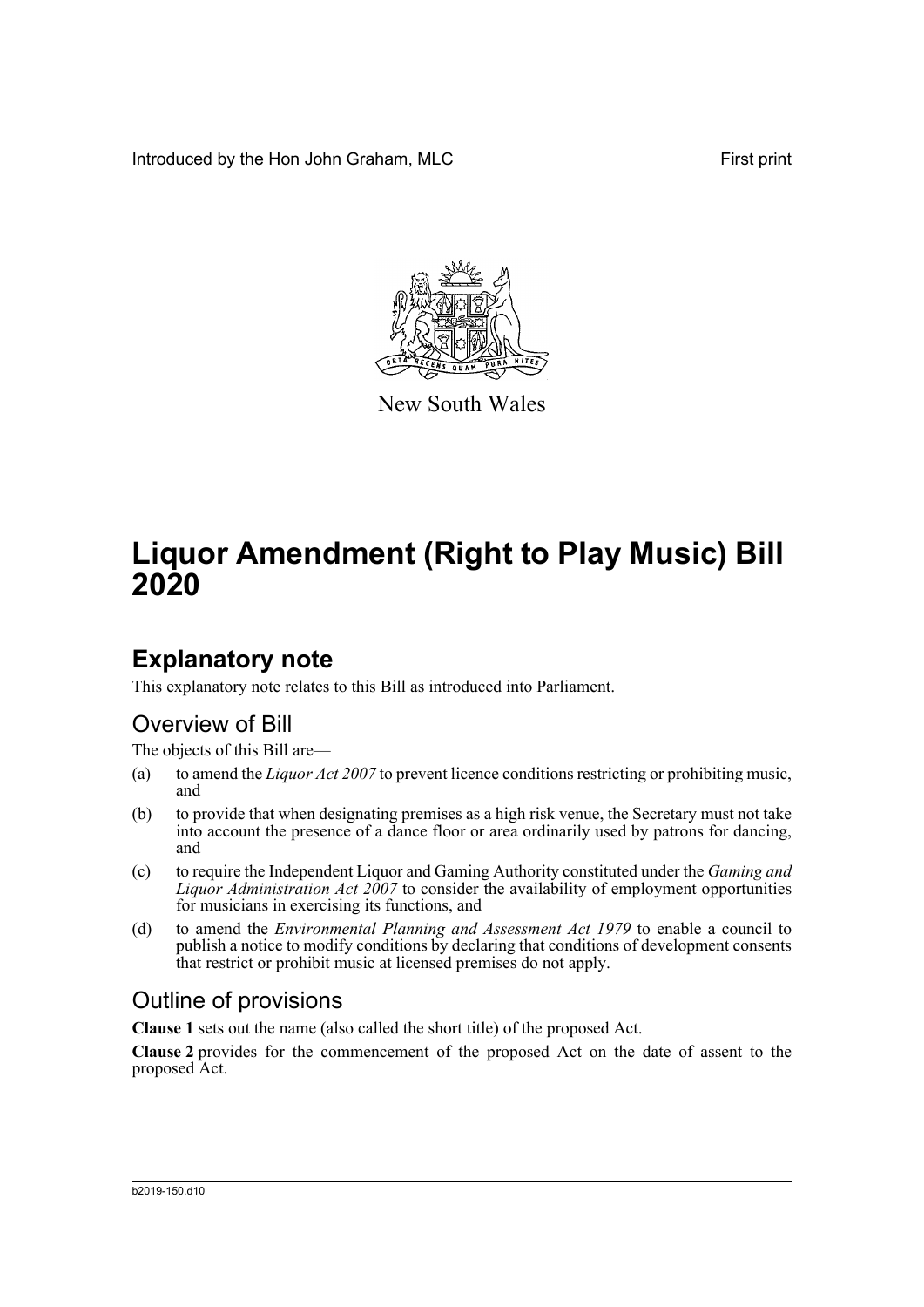## **Schedule 1 Amendment of Liquor Act 2007 No 90**

**Schedule 1[1]** provides that a condition of a licence relating to music has no effect if the condition is a restriction or a prohibition relating to music being played, genres of music that may be played, the number of musicians that may play, the type of instrument that may be played, the type of music that may be played, the amplification of an instrument, the direction of a stage, the decorations that may be used at a venue or the use of a dance floor.

**Schedule 1[2]** provides that when designating licensed premises as high risk, the Secretary must not take into account the presence of a dance floor or an area ordinarily used by patrons for dancing.

**Schedule 1[3]** requires the Independent Liquor and Gaming Authority constituted under the *Gaming and Liquor Administration Act 2007* to consider the availability of employment opportunities for musicians in exercising its functions under the *Liquor Act 2007*, the *Gaming and Liquor Administration Act 2007* or the *Registered Clubs Act 1976*.

### **Schedule 2 Amendment of Environmental Planning and Assessment Act 1979 No 203**

**Schedule 2** provides that a consent authority that is a council may modify the conditions of a development consent relating to the performance of music on licensed premises by publishing a notice on the council's website. The council may declare that the conditions do not to apply to a local government area, a specified use of land in the local government area, or a suburb in the local government area. The notice is taken to have effect on the day the notice is published, or on a later date specified by the notice.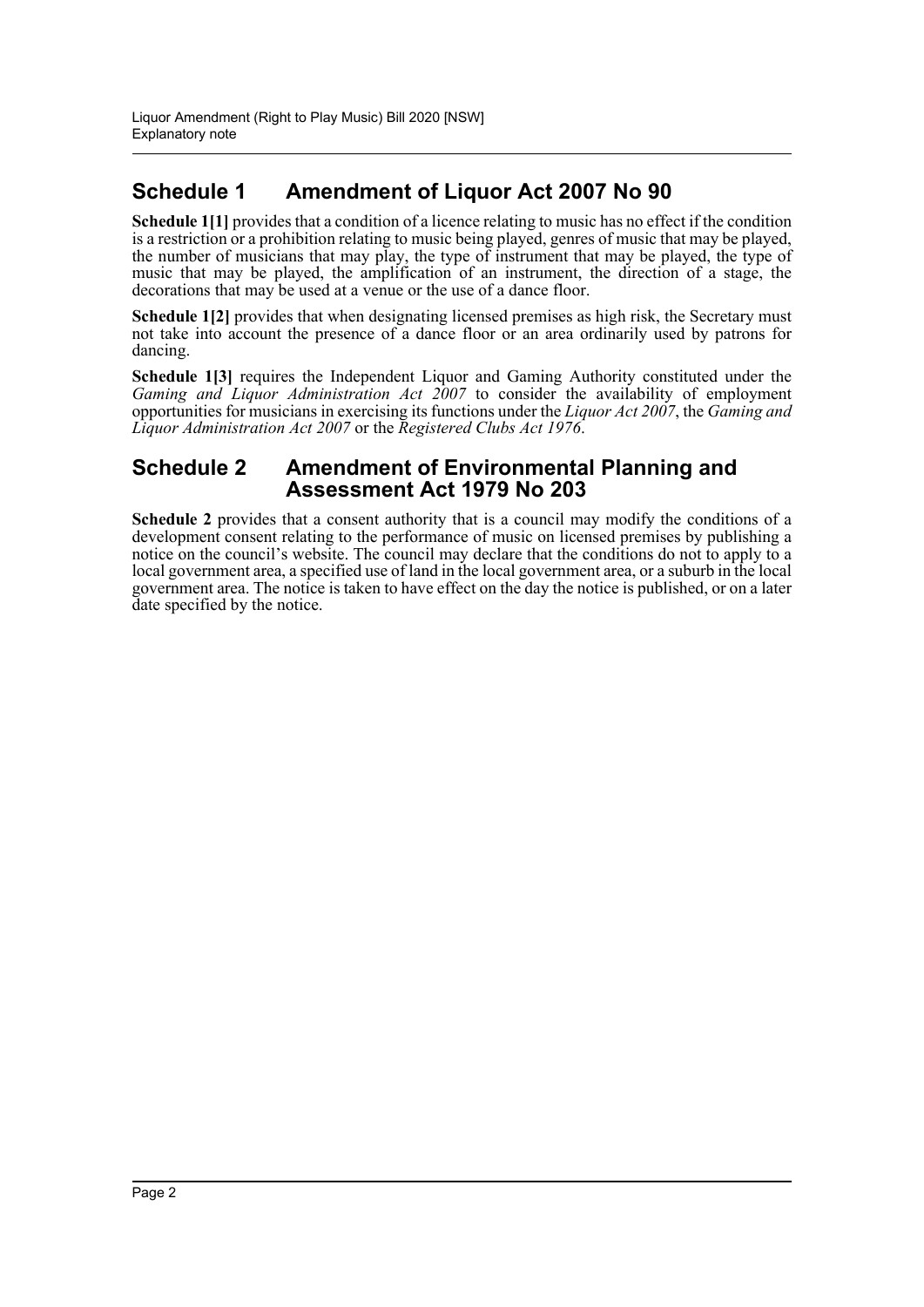Introduced by the Hon John Graham, MLC First print



New South Wales

# **Liquor Amendment (Right to Play Music) Bill 2020**

## **Contents**

|                   |                                                                              | Page |
|-------------------|------------------------------------------------------------------------------|------|
|                   | Name of Act                                                                  |      |
|                   | Commencement                                                                 | ົ    |
| Schedule 1        | Amendment of Liquor Act 2007 No 90                                           |      |
| <b>Schedule 2</b> | Amendment of Environmental Planning and Assessment Act 1979<br><b>No 203</b> |      |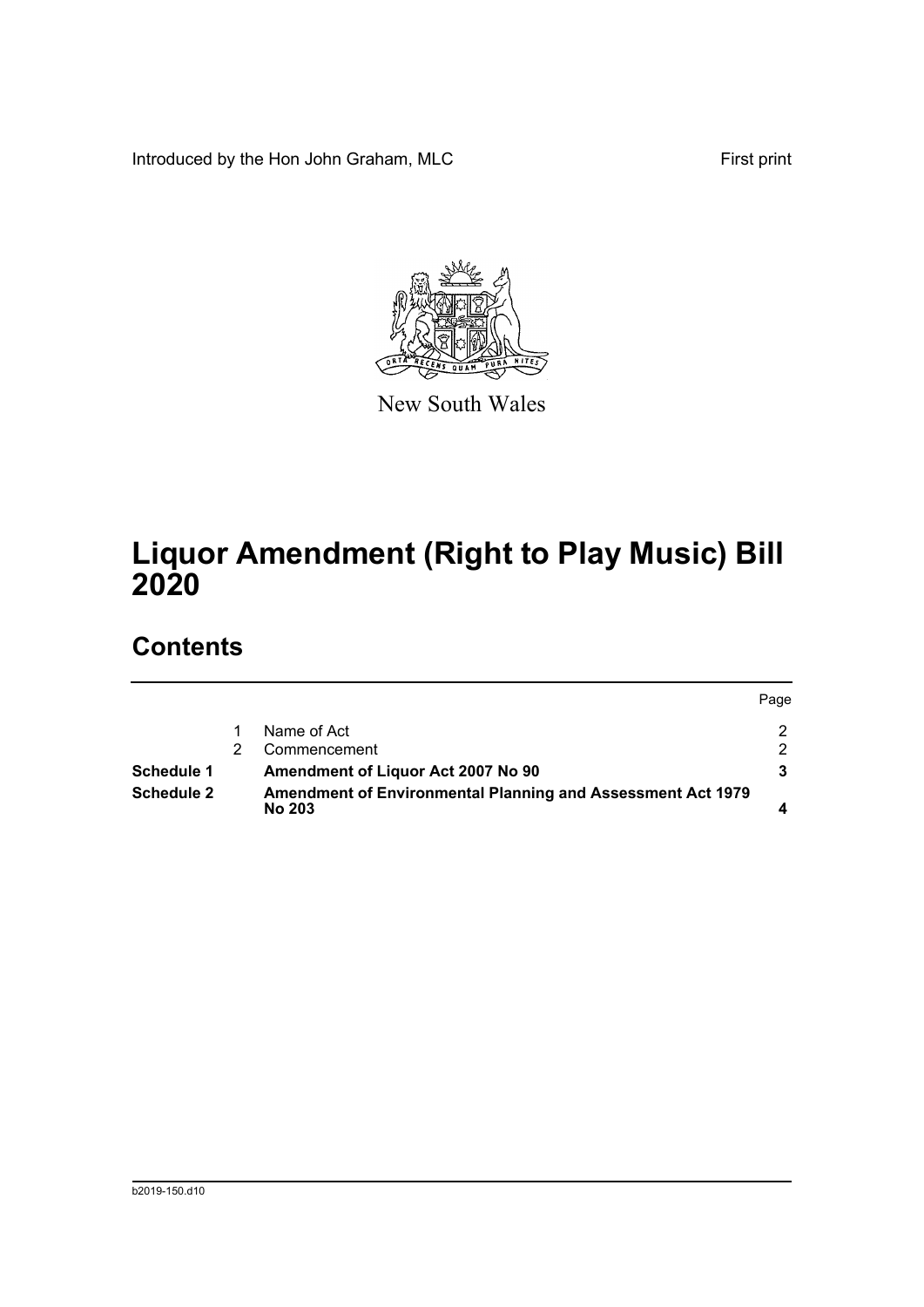

New South Wales

# **Liquor Amendment (Right to Play Music) Bill 2020**

No , 2020

### **A Bill for**

An Act to amend the *Liquor Act 2007* and the *Environmental Planning and Assessment Act 1979* to prevent licence conditions and conditions of a development consent restricting or prohibiting music at licensed premises; and for related purposes.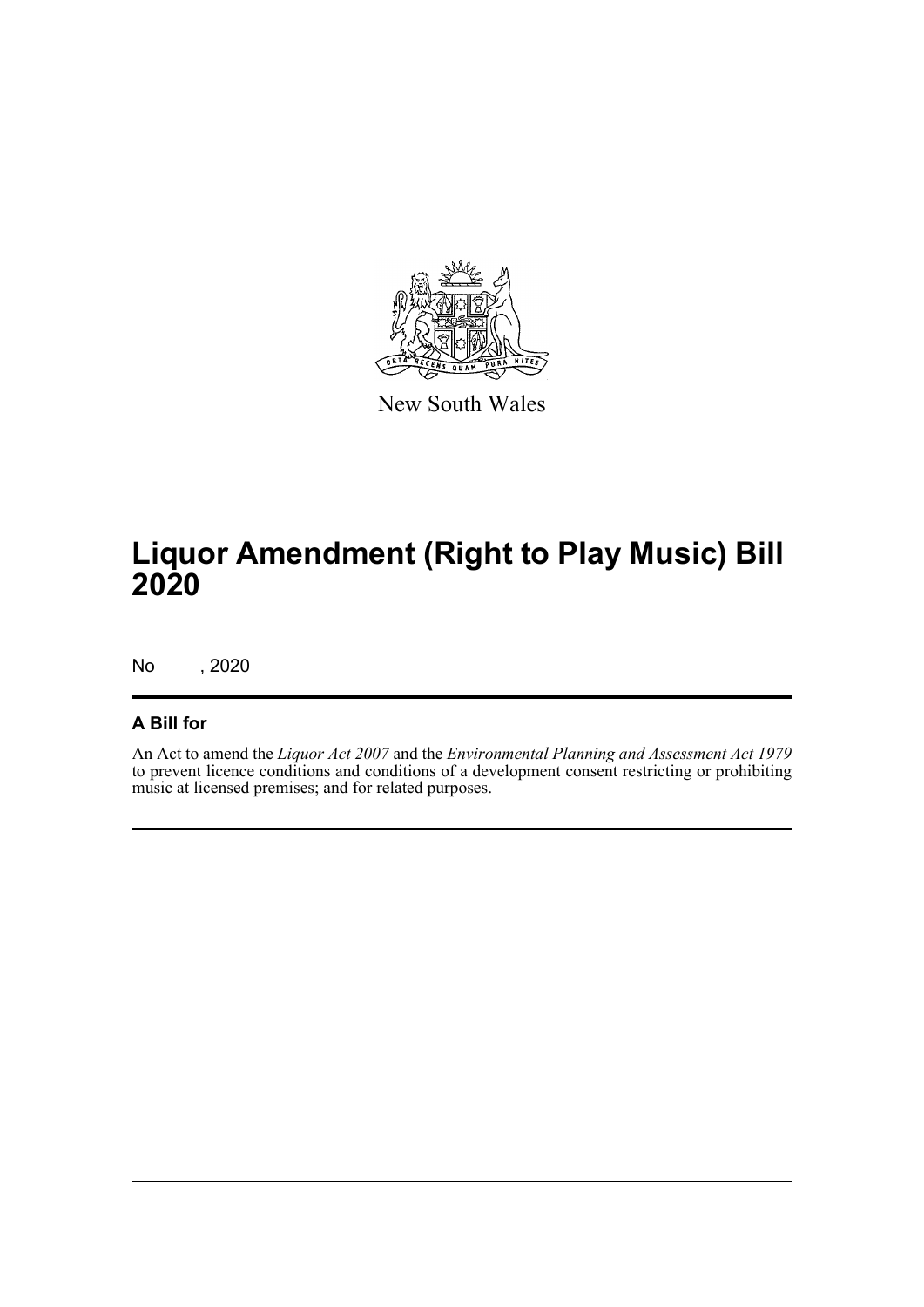Liquor Amendment (Right to Play Music) Bill 2020 [NSW]

<span id="page-4-1"></span><span id="page-4-0"></span>

| The Legislature of New South Wales enacts— |                                                                  | 1             |
|--------------------------------------------|------------------------------------------------------------------|---------------|
|                                            | Name of Act                                                      | $\mathcal{P}$ |
|                                            | This Act is the Liquor Amendment (Right to Play Music) Act 2020. | 3             |
|                                            | <b>Commencement</b>                                              | 4             |
|                                            | This Act commences on the date of assent to this Act.            | 5             |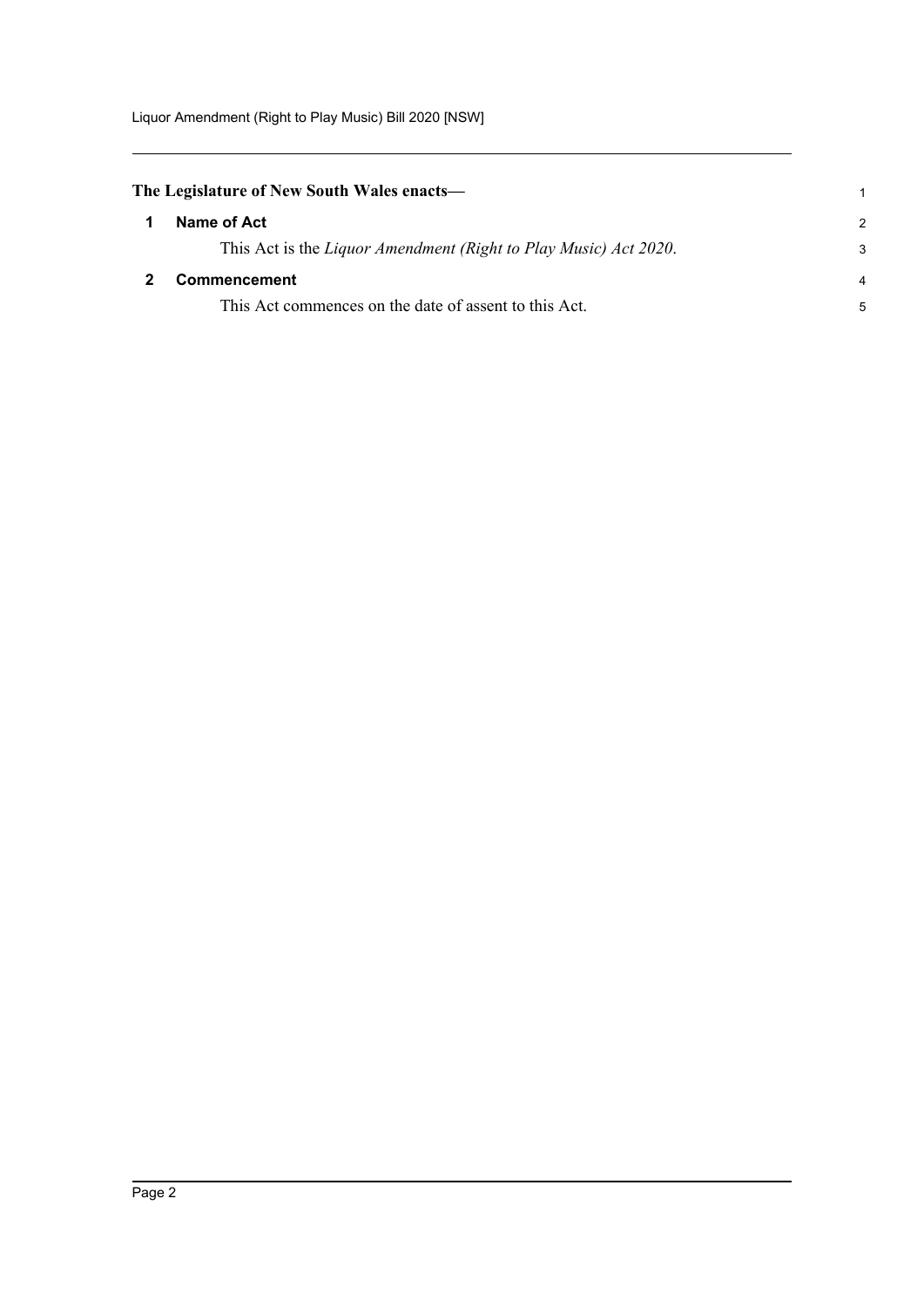## <span id="page-5-0"></span>**Schedule 1 Amendment of Liquor Act 2007 No 90**

#### **[1] Section 11B**

Insert after section 11A—

### **11B Effect of licence conditions relating to music**

A condition of a kind referred to in section  $11(1)(a)$  relating to music is taken to have no effect if the condition1

 $\mathfrak{p}$ 3

- (a) prohibits the performance of music of any kind, or
- (b) restricts the genre of music that may be played, or
- (c) prohibits or restricts the number of musicians that may play music, or
- (d) restricts the playing of a musical instrument or family of musical instruments, or
- (e) prohibits or restricts the playing of original music, or
- (f) prohibits the amplification of a musical instrument used in performing music, or
- (g) prohibits a stage for musicians from facing a particular direction or restricts the direction the stage may face, or
- (h) prohibits or restricts the decorations, including mirror balls, or lighting used by musicians at venues, or
- (i) prohibits a venue from having a dance floor.

### **[2] Section 116B Interpretation**

Insert after section 116B(4)—

(4A) However, the Secretary, when designating premises as a high risk venue, must not take into account the presence of a dance floor or area ordinarily used by patrons for dancing.

#### **[3] Section 155**

Insert after section 154—

#### **155 Authority to have regard to certain matters**

In exercising its functions under this Act, the *Gaming and Liquor Administration Act 2007* or the *Registered Clubs Act 1976*, the Authority is to consider the availability of employment opportunities for musicians.